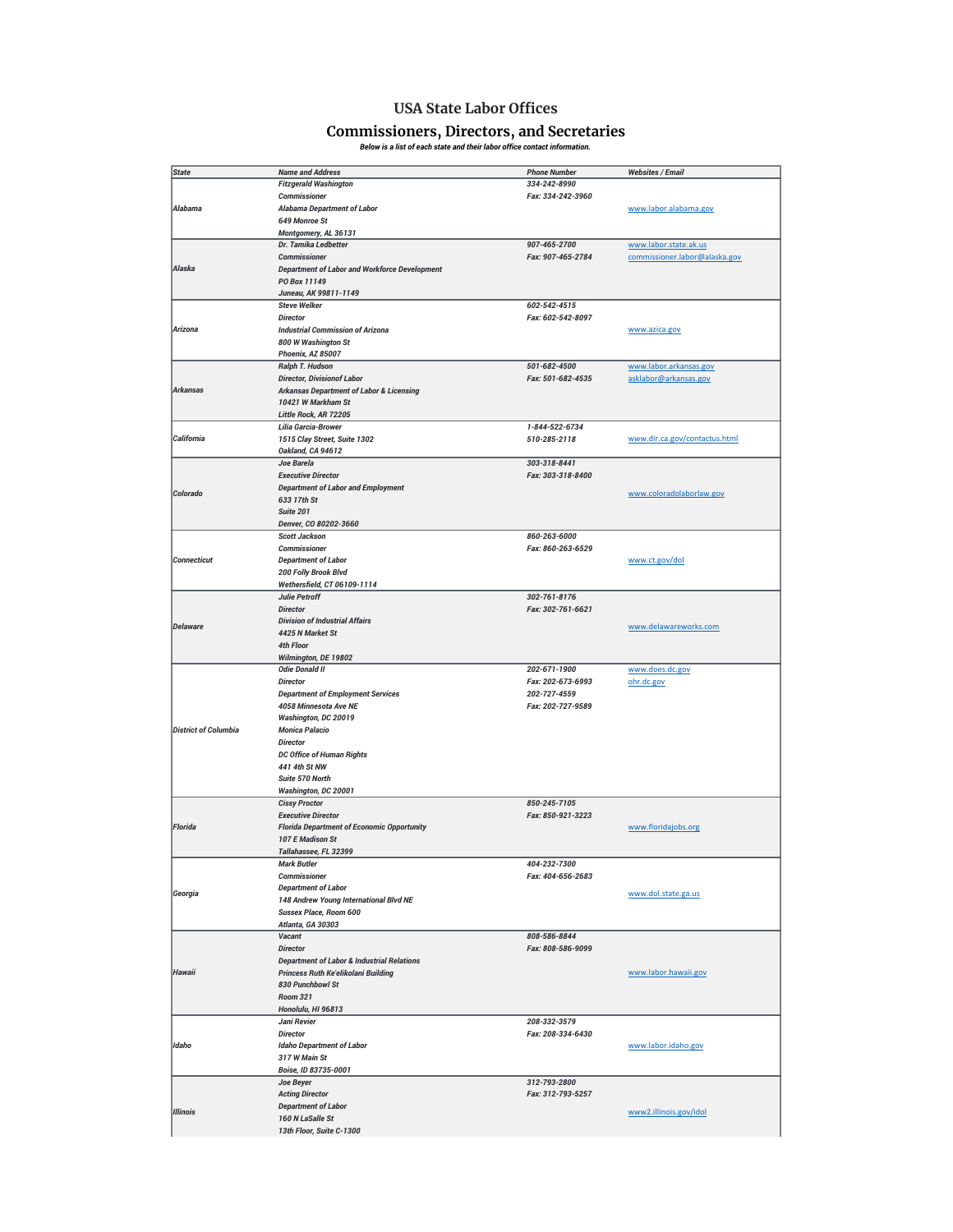| <b>State</b>         | <b>Name and Address</b>                                            | <b>Phone Number</b> | <b>Websites / Email</b>           |
|----------------------|--------------------------------------------------------------------|---------------------|-----------------------------------|
|                      | Chicago, IL 60601                                                  |                     |                                   |
|                      | Joseph B. Hoage                                                    | 317-232-2655        |                                   |
|                      | <b>Commissioner</b>                                                | Fax: 317-233-3790   |                                   |
| Indiana              | <b>Department of Labor</b>                                         |                     | www.in.gov/dol                    |
|                      | 402 W. Washington St                                               |                     |                                   |
|                      | Room W195                                                          |                     |                                   |
|                      | Indianapolis, IN 46204                                             |                     |                                   |
|                      | <b>Rod Roberts</b>                                                 | 515-281-5915        |                                   |
|                      | <b>Labor Commissioner</b>                                          | Fax: 515-281-7995   |                                   |
| lowa                 | <b>Iowa Workforce Development</b>                                  |                     | www.iowaworkforcedevelopment.gov/ |
|                      | 1000 E Grand Ave                                                   |                     |                                   |
|                      | Des Moines, IA 50319-0209                                          |                     |                                   |
|                      | Delia Garcia                                                       | 785-296-5000        |                                   |
|                      | <b>Secretary</b>                                                   | Fax: 785-368-6294   |                                   |
| <b>Kansas</b>        | <b>Department of Labor</b>                                         |                     | www.dol.ks.gov                    |
|                      | 401 SW Topeka Blvd                                                 |                     |                                   |
|                      | Topeka, KS 66603-3182                                              | 502-564-3070        |                                   |
|                      | <b>Secretary Larry L. Roberts</b><br><b>Kentucky Labor Cabinet</b> | Fax: 502-564-5387   |                                   |
| Kentucky             | <b>Mayo-Underwood Building</b>                                     |                     | www.labor.ky.gov                  |
|                      | 500 Mero Street, 3rd Floor                                         |                     |                                   |
|                      | Frankfort, Kentucky 40601                                          |                     |                                   |
|                      | Ava Dejoie                                                         | 225-342-3111        |                                   |
|                      | <b>Executive Director</b>                                          | Fax: 225-342-7960   |                                   |
| Louisiana            | <b>Louisiana Workforce Commission</b>                              |                     | www2.laworks.net                  |
|                      | 1001 N 23rd St                                                     |                     |                                   |
|                      | Baton Rouge, LA 70802                                              |                     |                                   |
|                      | Laura Fortman                                                      | 207-621-5095        |                                   |
|                      | <b>Commissioner</b>                                                | Fax: 207-287-5292   |                                   |
| <b>Maine</b>         | <b>Department of Labor</b>                                         |                     | www.maine.gov/labor               |
|                      | 45 Commerce Dr                                                     |                     |                                   |
|                      | Augusta, ME 04333                                                  |                     |                                   |
|                      | Kelly M. Schulz                                                    | 410-230-6020        |                                   |
|                      | <b>Secretary</b>                                                   | Fax: 410-333-0853   |                                   |
|                      | Department of Labor, Licensing and Regulation                      |                     |                                   |
| Maryland             | 500 N Calvert St                                                   |                     | www.dllr.state.md.us              |
|                      | Suite 401                                                          |                     |                                   |
|                      | Baltimore, MD 21202                                                |                     |                                   |
|                      | Rosalin Acosta                                                     | 617-626-7122        |                                   |
|                      | <b>Secretary</b>                                                   | Fax: 617-727-1090   |                                   |
|                      | <b>Executive Office of Labor &amp; Workforce Development</b>       | 617-727-3465        |                                   |
|                      | <b>One Ashburton PI</b>                                            |                     |                                   |
|                      | <b>Room 2112</b>                                                   |                     |                                   |
| <b>Massachusetts</b> | <b>Boston, MA 02108</b>                                            |                     | www.mass.gov/eolwd                |
|                      | Cyndi Mark                                                         |                     |                                   |
|                      | <b>Chief</b>                                                       |                     |                                   |
|                      | Fair Labor Division, Office of the Attorney General                |                     |                                   |
|                      | <b>One Ashburton PI</b>                                            |                     |                                   |
|                      | <b>Boston, MA 02108</b>                                            |                     |                                   |
|                      | <b>Jeff Donofrio</b>                                               |                     |                                   |
|                      | <b>Director</b>                                                    |                     |                                   |
| Michigan             | <b>Department of Labor and Economic Opportunity</b>                | 517-241-6712        | www.michigan.gov/lara             |
|                      | 105 W Allegan St                                                   |                     |                                   |
|                      | Lansing, MI 48933<br><b>Roslyn Robertson</b>                       | 651-284-5075        |                                   |
|                      | <b>Commissioner</b>                                                | Fax: 651-284-5725   |                                   |
| MInnesota            | Department of Labor and Industry                                   |                     | www.dli.mn.gov                    |
|                      | 443 Lafayette Rd N                                                 |                     |                                   |
|                      | St. Paul, MN 55155                                                 |                     |                                   |
|                      | <b>Mark Henry</b>                                                  | 601-321-6000        |                                   |
|                      | <b>Executive Director</b>                                          | Fax: 601-321-6004   |                                   |
|                      | <b>Department of Employment Security</b>                           |                     |                                   |
| Mississippi          | 1235 Echelon Pkwy                                                  |                     | www.mdes.ms.gov                   |
|                      | PO Box 1699                                                        |                     |                                   |
|                      | Jackson, MS 39215-1699                                             |                     |                                   |
|                      | Anna Hui                                                           | 573-751-4091        |                                   |
|                      | <b>Director</b>                                                    | Fax: 573-751-4135   |                                   |
|                      | <b>Labor and Industrial Relations Commission</b>                   |                     |                                   |
| <b>Missouri</b>      | 421 E Dunklin St                                                   |                     | www.labor.mo.gov                  |
|                      | <b>PO Box 504</b>                                                  |                     |                                   |
|                      | Jefferson City, MO 65102-0504                                      |                     |                                   |
|                      | <b>Laurie Esau</b>                                                 | 406-444-2840        |                                   |
|                      | <b>Commissioner</b>                                                | Fax: 406-444-1419   |                                   |
| <b>Montana</b>       | <b>Department of Labor and Industry</b>                            |                     | www.dli.mt.gov                    |
|                      | PO Box 1728                                                        |                     |                                   |
|                      | Helena, MT 59624-1728                                              |                     |                                   |
|                      | John Albin                                                         | 402-471-9000        |                                   |
|                      | <b>Commissioner</b>                                                | Fax: 402-471-2318   |                                   |
| Nebraska             | <b>Department of Labor</b>                                         |                     | www.dol.nebraska.gov              |
|                      | 550 S 16th St                                                      |                     |                                   |
|                      | PO Box 94600                                                       |                     |                                   |
|                      | Lincoln, NE 68508-4600                                             |                     |                                   |
|                      | <b>Shannon Chambers</b>                                            | 775-486-2650        |                                   |
|                      | <b>Commissioner</b>                                                | Fax: 775-486-2660   |                                   |
| Nevada               | <b>Department of Business and Industry</b>                         |                     | labor.nv.gov                      |
|                      | 555 E Washington Ave                                               |                     |                                   |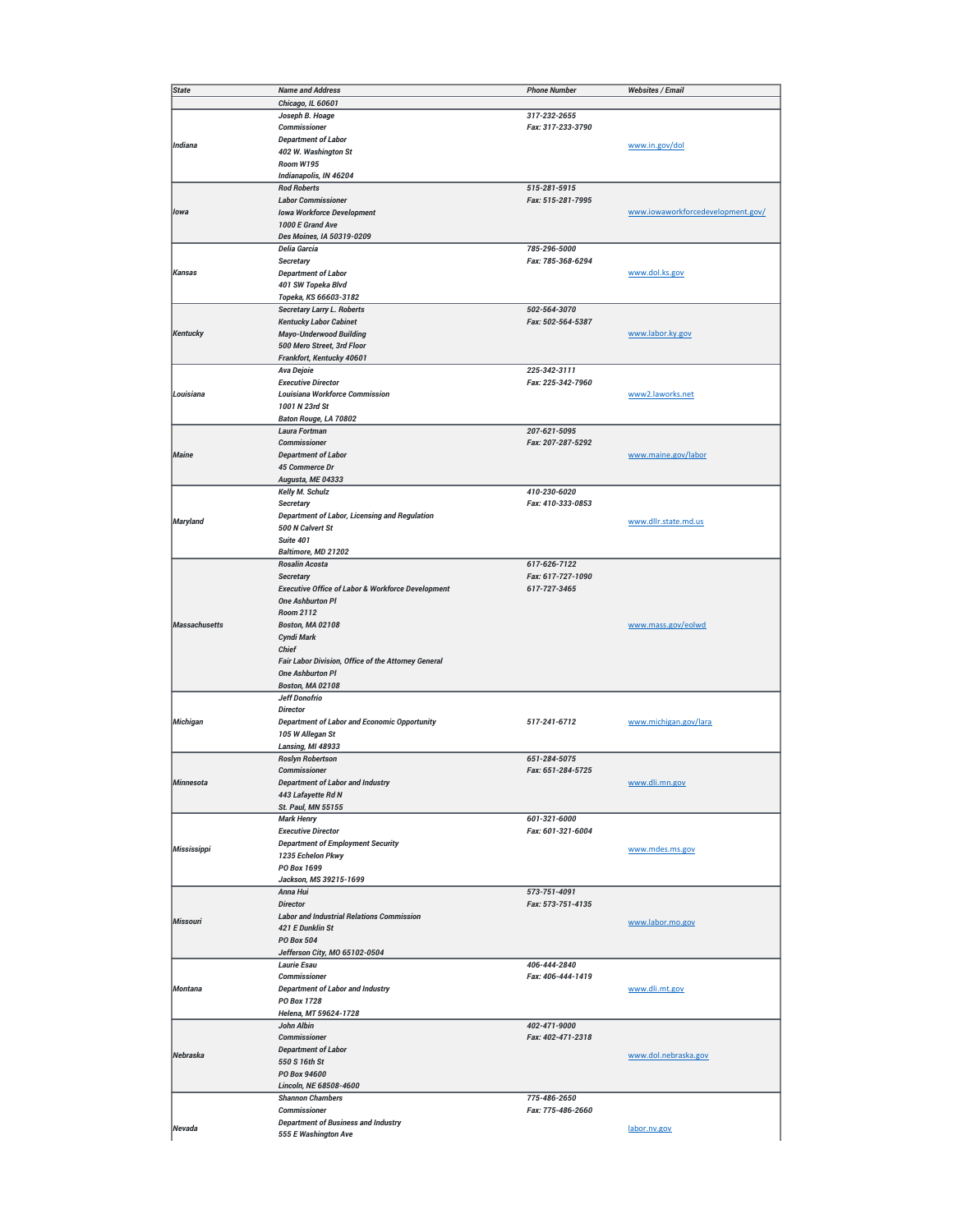| <b>State</b>          | <b>Name and Address</b>                                 | <b>Phone Number</b> | <b>Websites / Email</b>    |
|-----------------------|---------------------------------------------------------|---------------------|----------------------------|
|                       | <b>Suite 4100</b>                                       |                     |                            |
|                       | Las Vegas, NV 89101-1050                                |                     |                            |
|                       | <b>Ken Merrifield</b>                                   | 603-271-3176        |                            |
|                       | <b>Commissioner</b>                                     | Fax: 603-271-6852   |                            |
|                       |                                                         |                     |                            |
| <b>New Hampshire</b>  | <b>Department of Labor</b>                              |                     | www.nh.gov/labor/          |
|                       | 95 Pleasant St                                          |                     |                            |
|                       | Concord, NH 03301                                       |                     |                            |
|                       | Robert Asaro-Angelo                                     | 609-659-9045        |                            |
|                       | <b>Commissioner</b>                                     | Fax: 609-633-9271   |                            |
|                       | <b>Department of Labor and Workforce Development</b>    |                     |                            |
| <b>New Jersey</b>     | 1 John Fitch Plaza                                      |                     | lwd.dol.state.nj.us/labor/ |
|                       | 13th Floor, Suite D                                     |                     |                            |
|                       | <b>PO Box 110</b>                                       |                     |                            |
|                       | Trenton, NJ 08625-0110                                  |                     |                            |
|                       | <b>Erin Thompson</b>                                    |                     |                            |
|                       | <b>Acting Secretary</b>                                 | Fax: 505-841-8491   |                            |
|                       | <b>Department of Work Force Solutions</b>               |                     |                            |
| <b>New Mexico</b>     | 401 Broadway Blvd NE                                    |                     | www.dws.state.nm.us        |
|                       | PO Box 1928                                             |                     |                            |
|                       | Albuquerque, NM 87102-1928                              |                     |                            |
|                       | <b>Roberta Reardon</b>                                  | 518-457-9000        |                            |
|                       | <b>Commissioner</b>                                     | Fax: 518-457-6908   |                            |
|                       |                                                         |                     |                            |
| <b>New York</b>       | <b>Department of Labor</b>                              |                     | www.labor.ny.gov           |
|                       | State Office Bldg #12                                   |                     |                            |
|                       | <b>W.A. Harriman Campus</b>                             |                     |                            |
|                       | Albany, NY 12240                                        |                     |                            |
|                       | <b>Cherie Killian Berry</b>                             | 800-625-2267        |                            |
|                       | <b>Commissioner</b>                                     | Fax: 888-733-9389   |                            |
| <b>North Carolina</b> | <b>Department of Labor</b>                              |                     | www.labor.nc.gov           |
|                       | 4 W Edenton St                                          |                     |                            |
|                       | Raleigh, NC 27601                                       |                     |                            |
|                       | <b>Erica Thunder</b>                                    | 701-328-2660        |                            |
|                       | <b>Commissioner</b>                                     | Fax: 701-328-2031   |                            |
|                       | North Dakota Department of Labor                        |                     |                            |
| <b>North Dakota</b>   | <b>600 E Boulevard Ave</b>                              |                     | www.nd.gov/labor           |
|                       | <b>Dept 406</b>                                         |                     |                            |
|                       | Bismarck, ND 58505-0340                                 |                     |                            |
|                       | <b>Sheryl Maxfield</b>                                  | 614-644-2239        |                            |
|                       | <b>Director</b>                                         | Fax: 614-466-5650   |                            |
|                       |                                                         |                     |                            |
| Ohio                  | <b>Department of Commerce</b>                           |                     | com.ohio.gov               |
|                       | 77 S High St                                            |                     |                            |
|                       | 23rd Floor                                              |                     |                            |
|                       | Columbus, OH 43215                                      |                     |                            |
|                       | <b>Leslie Osborn</b>                                    | 405-521-6100        |                            |
|                       | <b>Commissioner</b>                                     | Fax: 405-521-6018   |                            |
| <b>Oklahoma</b>       | <b>Department of Labor</b>                              |                     | www.labor.ok.gov           |
|                       | 3017 N Stiles Ave                                       |                     |                            |
|                       | <b>Suite 100</b>                                        |                     |                            |
|                       | Oklahoma City, OK 73105-5212                            |                     |                            |
|                       | Val Hoyle                                               | 971-673-0761        |                            |
|                       | <b>Commissioner-Elect</b>                               | Fax: 971-673-0762   |                            |
|                       | <b>Bureau of Labor and Industries</b>                   |                     |                            |
| <b>Oregon</b>         | 800 NE Oregon St                                        |                     | www.oregon.gov/boli        |
|                       | #1045                                                   |                     |                            |
|                       | Portland, OR 97232                                      |                     |                            |
|                       | <b>Gerard Oleksiak</b>                                  | 717-787-5279        |                            |
|                       |                                                         | Fax: 717-787-8826   |                            |
|                       | Secretary                                               |                     |                            |
| Pennsylvania          | <b>Department of Labor and Industry</b>                 |                     | www.dli.state.pa.us        |
|                       | 651 Boas St                                             |                     |                            |
|                       | 1700 Labor and Industry Bldg                            |                     |                            |
|                       | Harrisburg, PA 17121                                    |                     |                            |
|                       | <b>Scott R. Jensen</b>                                  | 401-462-8550        |                            |
|                       | <b>Director</b>                                         | Fax: 401-462-8872   |                            |
| <b>Rhode Island</b>   | <b>Department of Labor and Training</b>                 |                     | www.dlt.ri.gov             |
|                       | 1511 Pontiac Ave                                        |                     |                            |
|                       | Cranston, RI 02920                                      |                     |                            |
|                       | <b>Emily Farr</b>                                       | 803-896-4300        |                            |
|                       | <b>Director</b>                                         | Fax: 803-896-4393   |                            |
| <b>South Carolina</b> | <b>Department of Labor, Licensing &amp; Regulations</b> |                     | www.llr.state.sc.us        |
|                       | 110 Centerview Dr                                       |                     |                            |
|                       | Columbia, SC 29210-1329                                 |                     |                            |
|                       | Marcia Hultman                                          | 605-773-3101        |                            |
|                       |                                                         |                     |                            |
|                       | <b>Secretary</b>                                        | Fax: 605-773-6184   |                            |
| <b>South Dakota</b>   | <b>Department of Labor and Regulation</b>               |                     | www.dlr.sd.gov             |
|                       | <b>700 Governors Dr</b>                                 |                     |                            |
|                       | Pierre, SD 57501-2291                                   |                     |                            |
|                       | <b>Burns Phillips</b>                                   | 844-224-5818        |                            |
|                       | <b>Commissioner</b>                                     | Fax: 615-253-8903   |                            |
| Tennessee             | Department of Labor & Workforce Development             |                     | www.tn.gov/workforce       |
|                       | 220 French Landing Dr                                   |                     |                            |
|                       | Nashville, TN 37243                                     |                     |                            |
|                       | <b>Julian Alvarez</b>                                   | 512-475-2670        |                            |
|                       | <b>Commissioner Representing Labor</b>                  | Fax: 512-475-2152   |                            |
|                       | <b>Texas Workforce Commission</b>                       |                     |                            |
| <b>Texas</b>          | 101 E 15th St                                           |                     | www.twc.state.tx.us        |
|                       | <b>Room 651</b>                                         |                     |                            |
|                       |                                                         |                     |                            |